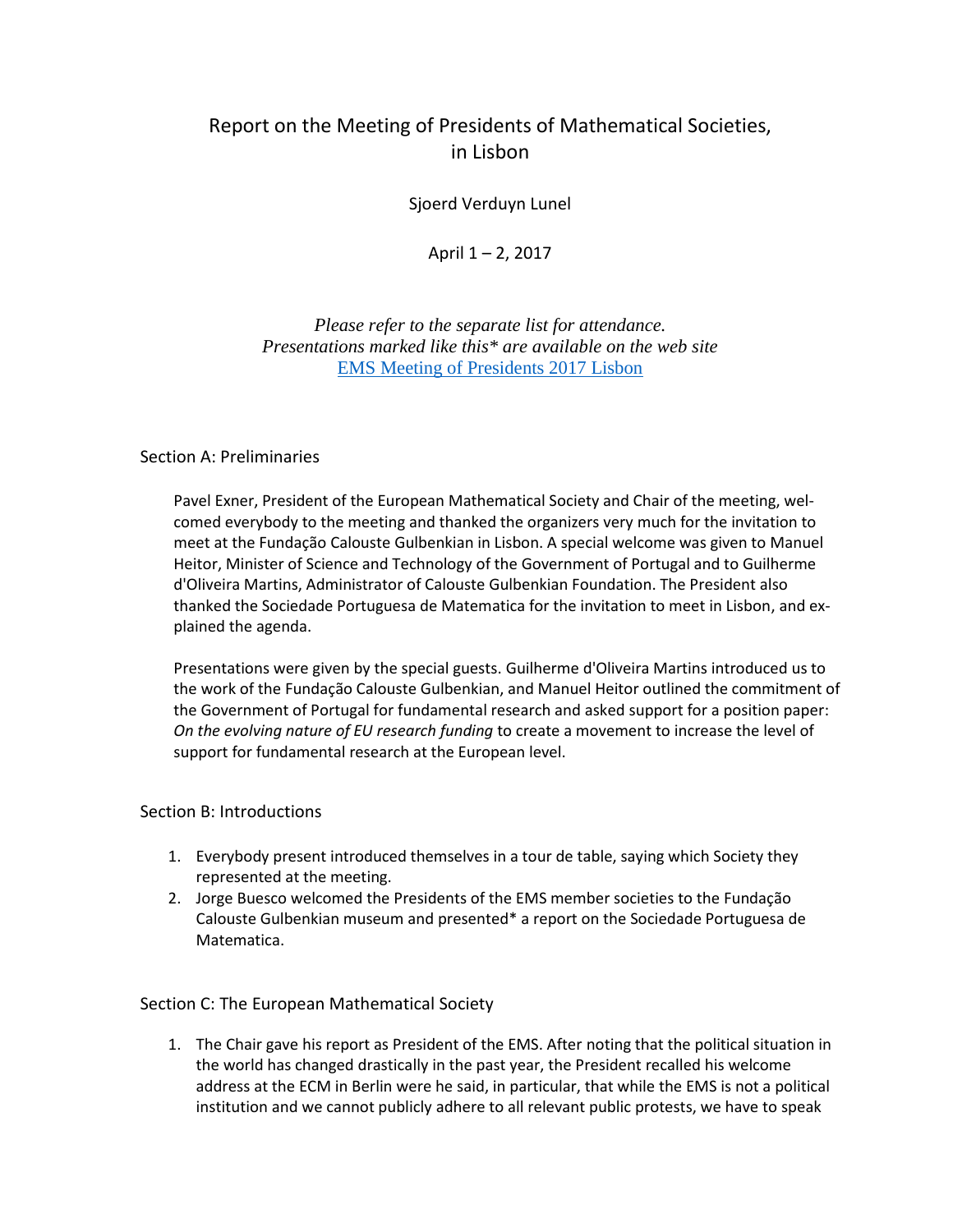out when life of mathematicians is in danger and care about keeping the mathematical community together. He looked back to 2016 and concluded that it was an important and successful year for the EMS with the ECM and the Council in Berlin. At the Council, the Executive Committee (EC) was significantly renewed after a serious election indicating the increasing interest in our society. Most of the candidates for the EC that where not elected were invited to become member of one the standing committees of the EMS. Council also adopted a motion that all members of standing committees of the EMS should be individual members in good standing. He finally asked the Presidents to spread the news that Council adopted a modification of Rule 30 of the [By-laws](http://euro-math-soc.eu/laws) which allows students to enjoy a threeyear introductory period with membership fees waived. He continued with the good news that ICM will return to Europe in 2022 since Paris and Saint Petersburg are the remaining competitors. Both bids were endorsed by the EMS. A proposal for a scheme for the spending of the grant from the Simons foundation for Africa (\$ 250.000 for a five-year period) was developed by the Committee for Developing Countries (CDC). He also asked attention for the fact that members of the EMS have special benefits a[t MathHire,](https://mathhire.org/) a site to find and advertise jobs for mathematics supported by the EMS. In two years the EMS will evaluate the cooperation with MathHire. He concluded his President's report with some recent developments regarding the EMS Publishing House.

- 2. The Chair announced that the Czech Academy of Sciences will host the EMS Council 2018 on June 23-24, 2018 and that further details will be given in due time. At Council, successors of the current President and one current Vice-President will be elected, the present Secretary and Treasurer can be elected for a second-term. He also announced that the EC will bring a proposal for life-time membership to Council. The next Congress will be hosted by the University of Primorska, Faculty of Mathematics, Natural Sciences and Information Technologies in Portorož, Slovenia, from July 5 till July 11, 2020.
- 3. The Chair reported on the wide range of scientific activities of the Society, and in particular encouraged member societies to prepare proposals for scientific activities, such as Joint Mathematical Weekends and Summer Schools. See the [call for proposals.](http://euro-math-soc.eu/news/13/01/10/call-proposals-scientific-activities-2018) He also asked attention for the fact that 2018 will be the Year [of Mathematical Biology,](Year%20of%20Mathematical%20Biology) a joint venture of the EMS and the European Society for Mathematical and Theoretical Biology (ESMTB), and a presentation was given by Mats Gyllenberg.
- 4. The Chair started by reminding the Presidents that the ten Standing Committees are the working body of the EMS. Among other things he addressed the substantial renewal in the members of the Standing Committeee, and the merger of the Electronic Publications and Publications Committee into one new committee named Publications and Electronic Dissemination.
- 5. The Chair reported on the latest developments regarding Horizon 2020 and ERC, and in particular about running calls, the open EU consultation on Mathematics and the High-Level Group of Scientific Advisors of the EC Scientific Advice Mechanism (with Cédric Villani as a representative for Mathematics). He also updated the Presidents on the on-going discussions about the future of Initiative Science Europe (ISE) and whether the EMS should continue to be a member of ISE after a two-year evaluation period. He concluded with an update on IMU, the call for next officers is now closed and Helge Holden will continue as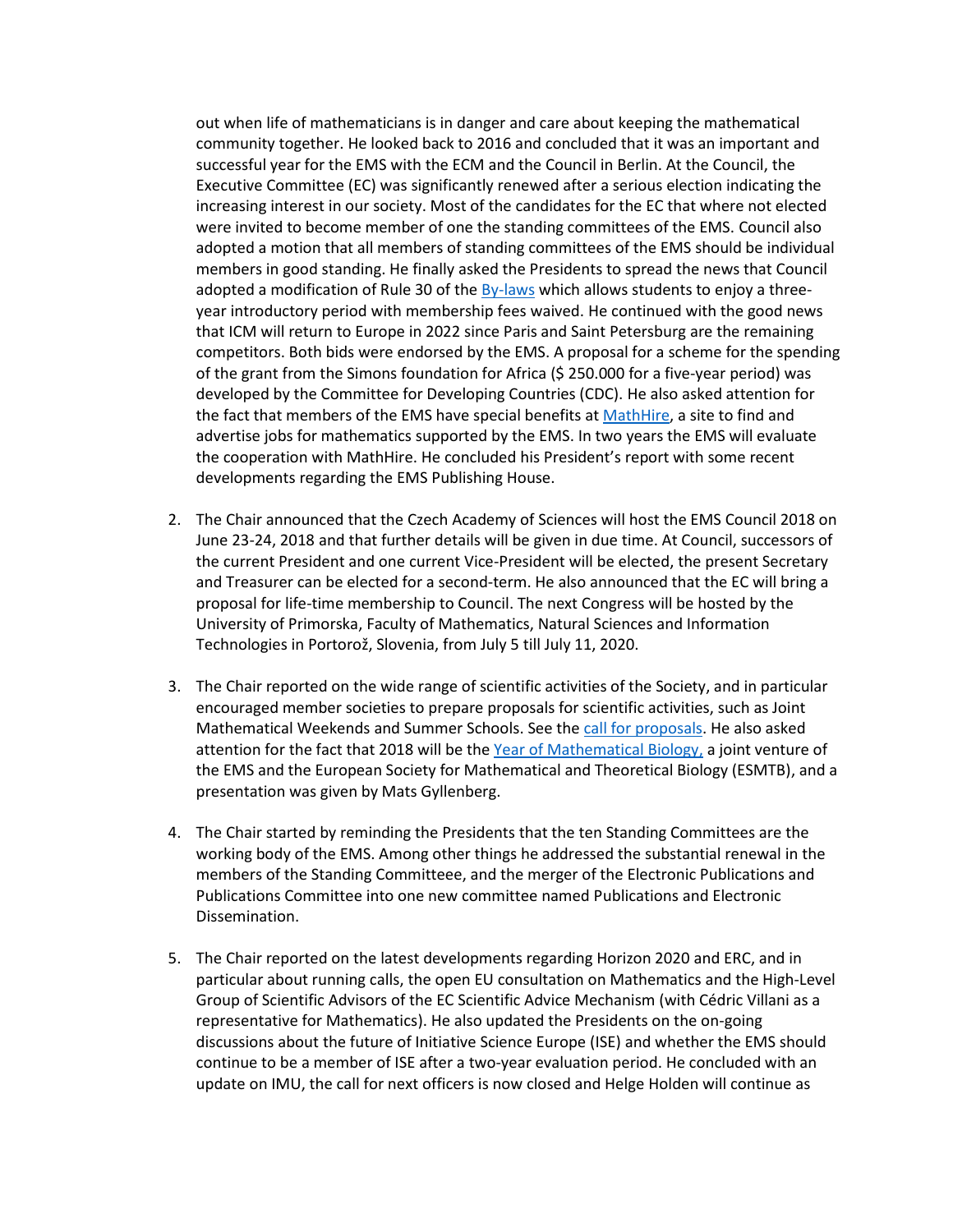Secretary for a second term, and expressed the hope that the Presidency will return to Europe again.

# Section D: Presentations

- 1. Klavdija Kutnar presented\* a report on the progress of the organization of the  $8<sup>th</sup>$  ECM to be held in Portorož, Slovenia, from July 5 till July 11, 2020.
- 2. Ian Strachan presented\* a report on the work of the Edinburgh Mathematical Society.
- 3. Albert Erkip presented\* an update on the organization of the second Caucasian Mathematical Conference.
- 4. Waclaw Marzantowicz presented\* an announcement for the joint meeting of the Italian Mathematical Union, the Italian Society of Industrial and Applied Mathematics, and the Polish Mathematical Society.
- 5. Christian Kassel presented\* a report on the work of the Société Mathématique de France.

# Section E: Discussion

After a short introduction by the Chair, the Presidents had an informal discussion about the impact of open access policies on the mathematician's work. The discussion started with the observation that present day technology, for example arXiv, changed the role of mathematical journals from disseminating content (serving the reader), to providing a quality stamp of the work that is published in the journal (serving the author). An illustrative initiative in France along these lines is [Episciences-Maths.](http://episciences.org/page/epimath/lang/en) All participants agree that open access developments where the author pays to publish his work involves huge risks for young mathematicians. Socalled predatory journal aggressively approach (young) authors by promising immediate publication without any backlog. Authors might not be aware that the journal has a bad name in the community and therefore it is very important that we take responsibility by separating good from bad journals and can provide a quality stamp for journals (following a similar initiative as in Australia). The newly formed EMS Committee Publications and Electronic Dissemination should play a role here and it would be interesting to know the opinion of its Chair Thierry Bouche on the ramifications of open access for mathematics. The Chair invited all Presidents to come forward with suggestions for themes to be discussed in the Publications and Electronic Dissemination Committee, either to him or directly to the Chair of the Committee.

The Chair recalled that the EMS co-signed the open letter *European science organisations: maintain transparency, open communication and mobility of scholars and scientists,* but that the EMS remained reluctant to be involved in political protests. We have to raise our voice when harm to mathematics is done and the unique organizational structure of the EMS makes our voice strong, but we are not a political organization and we have to be selective when to raise our voice. The Presidents fully agree with this stand of the EMS and discussed the fine line between being a mathematical society and a political organization, and agreed that a case by case decision is needed when to react and that general guidelines cannot be given.